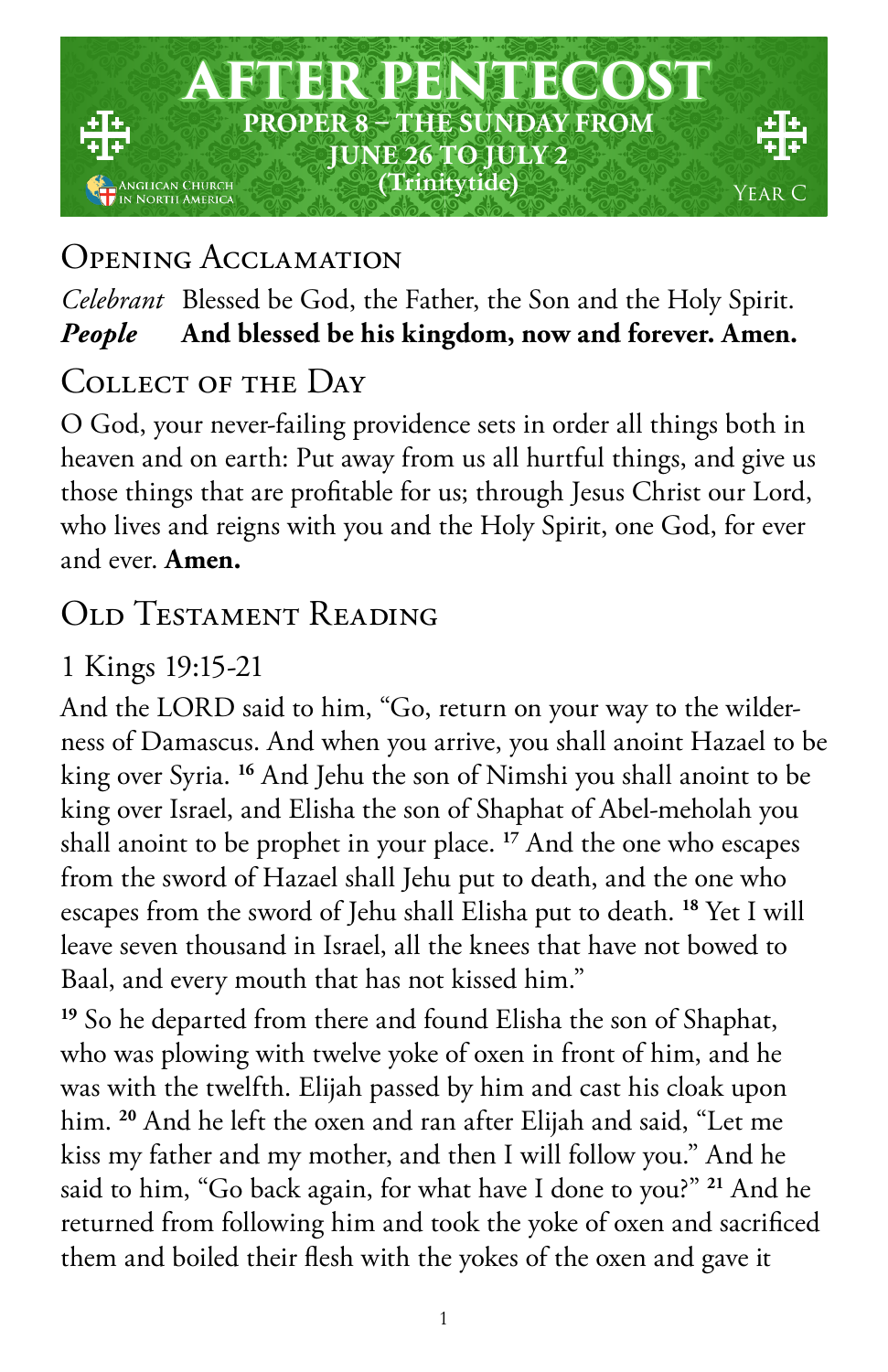to the people, and they ate. Then he arose and went after Elijah and assisted him.

*Reader:* The word of the Lord.

*People:* **Thanks be to God.** 

# Psalter Verses

*(In said services, the psalm verses may be placed between the Epistle and the Gospel, with the congregation standing in preparation for the Gospel. At services where there is a hymn or canticle before the Gospel, the psalm might be said between the Old Testament and Epistle, the people seated.)*

# Psalm 16

**<sup>1</sup>** Preserve me, O God, \*

for in you have I put my trust.

- **<sup>2</sup>** O my soul, you have said unto the LORD, \* "You are my Lord; I have no good apart from you."
- **<sup>3</sup>** All my delight is upon the saints who are on the earth, \* and upon those who excel in virtue.
- **<sup>4</sup>** But those who run after another god \* shall have great trouble.
- **<sup>5</sup>** Their drink offerings of blood I will not offer, \* neither make mention of their names with my lips.

## **<sup>6</sup>** The LORD himself is the portion of my inheritance and of my cup; \*

you shall maintain my lot.

- **<sup>7</sup>** The boundaries have fallen for me in pleasant places; \* indeed, I have a goodly heritage.
- **<sup>8</sup>** I will thank the LORD for giving me counsel; \* my heart also chastens me in the night season.
- **<sup>9</sup>** I have set the LORD always before me; \* he is at my right hand; therefore I shall not fall.
- **<sup>10</sup>**Therefore my heart is glad and my soul rejoices. \* My flesh also shall rest in hope.
- **<sup>11</sup>**For you shall not leave my soul in the grave, \* neither shall you allow your Holy One to see corruption.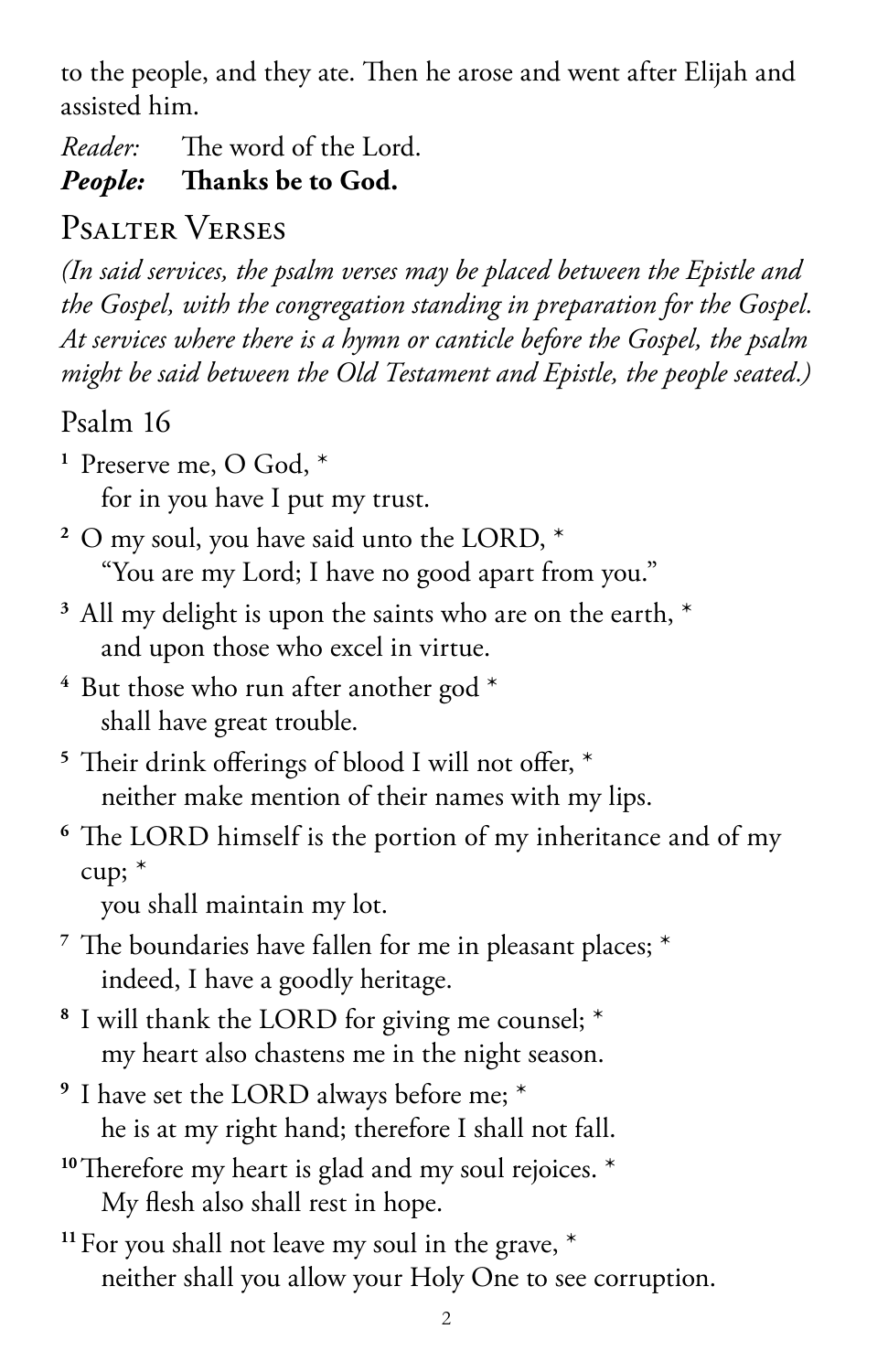**<sup>12</sup>**You shall show me the path of life; in your presence is the fullness of joy, \*

and at your right hand there is pleasure for evermore.

# New Testament Reading

# Galatians 5:1,13-25

For freedom Christ has set us free; stand firm therefore, and do not submit again to a yoke of slavery.

**<sup>13</sup>** For you were called to freedom, brothers. Only do not use your freedom as an opportunity for the flesh, but through love serve one another. **<sup>14</sup>** For the whole law is fulfilled in one word: "You shall love your neighbor as yourself." **<sup>15</sup>** But if you bite and devour one another, watch out that you are not consumed by one another.

**<sup>16</sup>** But I say, walk by the Spirit, and you will not gratify the desires of the flesh. **<sup>17</sup>** For the desires of the flesh are against the Spirit, and the desires of the Spirit are against the flesh, for these are opposed to each other, to keep you from doing the things you want to do. **<sup>18</sup>** But if you are led by the Spirit, you are not under the law. **<sup>19</sup>** Now the works of the flesh are evident: sexual immorality, impurity, sensuality, **<sup>20</sup>** idolatry, sorcery, enmity, strife, jealousy, fits of anger, rivalries, dissensions, divisions, **<sup>21</sup>** envy, drunkenness, orgies, and things like these. I warn you, as I warned you before, that those who do such things will not inherit the kingdom of God. **<sup>22</sup>** But the fruit of the Spirit is love, joy, peace, patience, kindness, goodness, faithfulness, **<sup>23</sup>** gentleness, self-control; against such things there is no law. **<sup>24</sup>** And those who belong to Christ Jesus have crucified the flesh with its passions and desires.

<sup>25</sup> If we live by the Spirit, let us also keep in step with the Spirit.

*Reader:* The word of the Lord.

*People:* **Thanks be to God.** 

The Holy Gospel

- *Deacon:* The Holy Gospel of Our Lord Jesus Christ, according to St. Luke.
- *People:* **Glory to you, Lord Christ.**